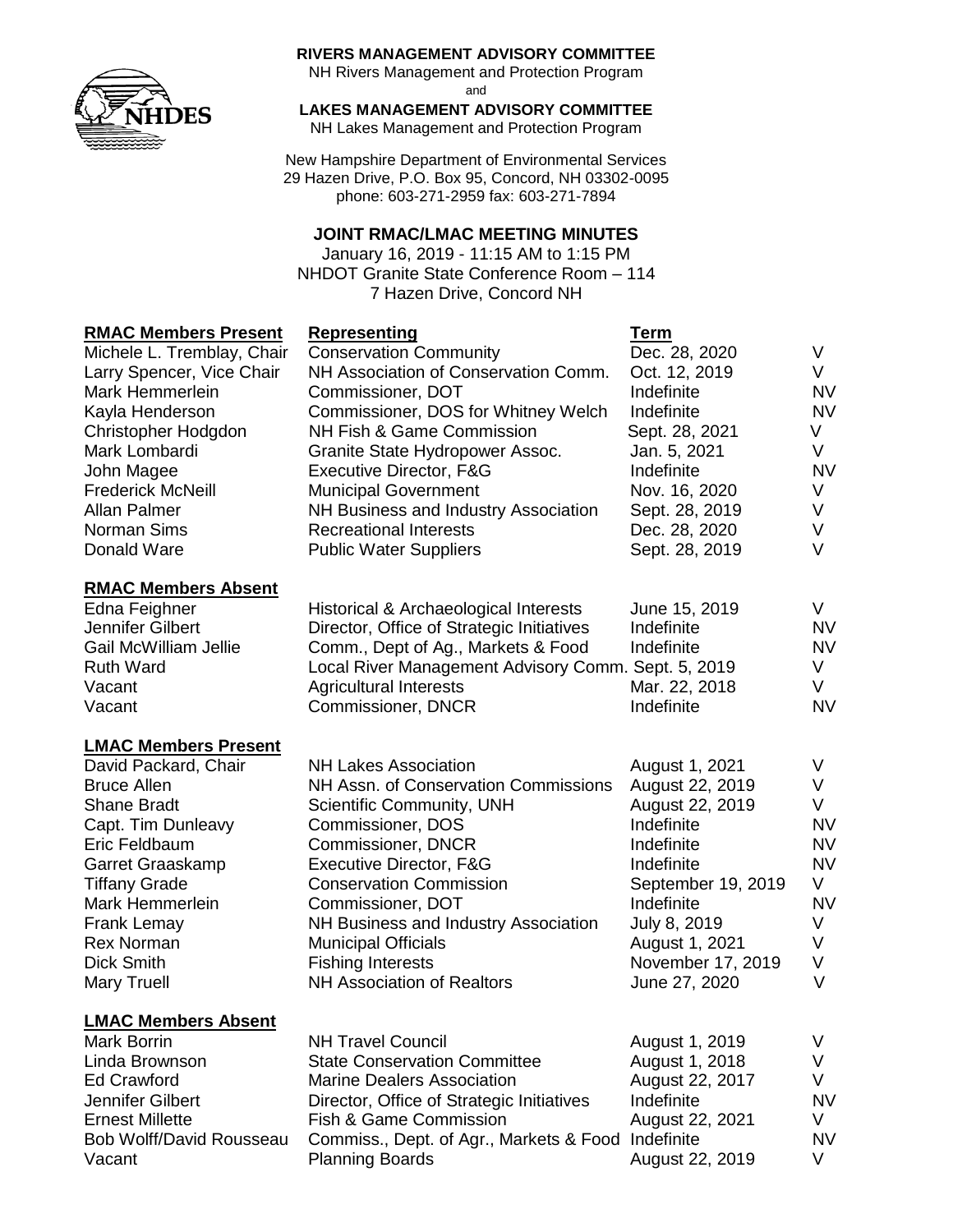## **Staff Present**

### **Guests**

Ted Diers Watershed Bureau Administrator Jen Drociak Rivers and Lakes Programs Jim Gallagher Dam Bureau Administrator Wayne Ives **Instream Flow Program** Mariah Mitchell **Rivers** and Lakes Programs Tracie Sales **Rivers** and Lakes Programs

Chris Connors Warner River LAC, Acting Chair Janet Kidder Future Planning Boards Representative Gene Porter **Lower Merrimack River LAC, Chair** Kathy Urffer **Connecticut River Conservancy** 

# **Meeting Was Called to Order**

## **I. Welcome/Introductions**

RMAC Chair Michele L. Tremblay and LMAC Chair David Packard opened the meeting at 11:18 AM and asked everyone to introduce themselves.

## **II. RMAC/LMAC Prior Initiatives**

#### *Prior Initiatives*

With the recent increase in staffing for the Rivers and Lakes Programs, the RMAC and LMAC reviewed the RMPP and LMPP initiatives to determine what initiatives staff should prioritize:

Rivers and Lakes Indicators: The group decided that the first priority would be the Rivers and Lakes Indicators which would illustrate water quality and recreational value of New Hampshire waterbodies based on collected data. Ted Diers discussed how NHDES has a great deal of data but there is currently no system in place to display this data in a meaningful way to the public, and NHDES lacks the resources to develop a system. Ted invited ideas and volunteers to assist NHDES in starting this process. Michele L. Tremblay, Shane Bradt, Mark Lombardi, John Magee, Norman Sims, and Mary Truell volunteered to be a group to explore and investigate methods of making Rivers and Lakes Indicators possible.

Proactive positions on the management of specific state owned properties in designated river corridors and adjacent to lakes for surplus land review purposes: The second priority was determined to be Proactive Positions on SLR Initiatives. Members decided it would be useful to create a GIS layer that provided information about all of the state owned properties and conservation easements/lands. This GIS layer would be useful not only for RMAC and LMAC members, but also for the general public. Shane Bradt, Christopher Hodgdon, Mark Lombardi, and Rex Norman volunteered to be a group to investigate and explore the possibilities of creating a map layer for proactive response on proposed surplus land disposals and to determine a property's proximity to designated rivers, conservation land, or conservation easements.

RMAC/LMAC/PREP Shoreland Advisor Sub-Committee and the watershed approach to rivers and lakes management: it was decided to combine the RMAC/LMAC/PREP Shoreland Advisory Sub-Committee into the Watershed Approach Initiative. David Packard volunteered to be a member of the Joint Shoreland Advisory Subcommittee. Ted explained the idea of the Watershed Approach Initiative, based around collaborative efforts of organizations, committees, and stakeholders that are connected to rivers and lakes. Ted expressed that NHDES wants to get this initiative going in conjunction with the Instream Flow Program, especially with multiple rivers in the same watershed. RMAC and LMAC members supported the idea of managing the system as a whole and the Instream Flow plan of starting from the top of the watershed and working down. Due to this being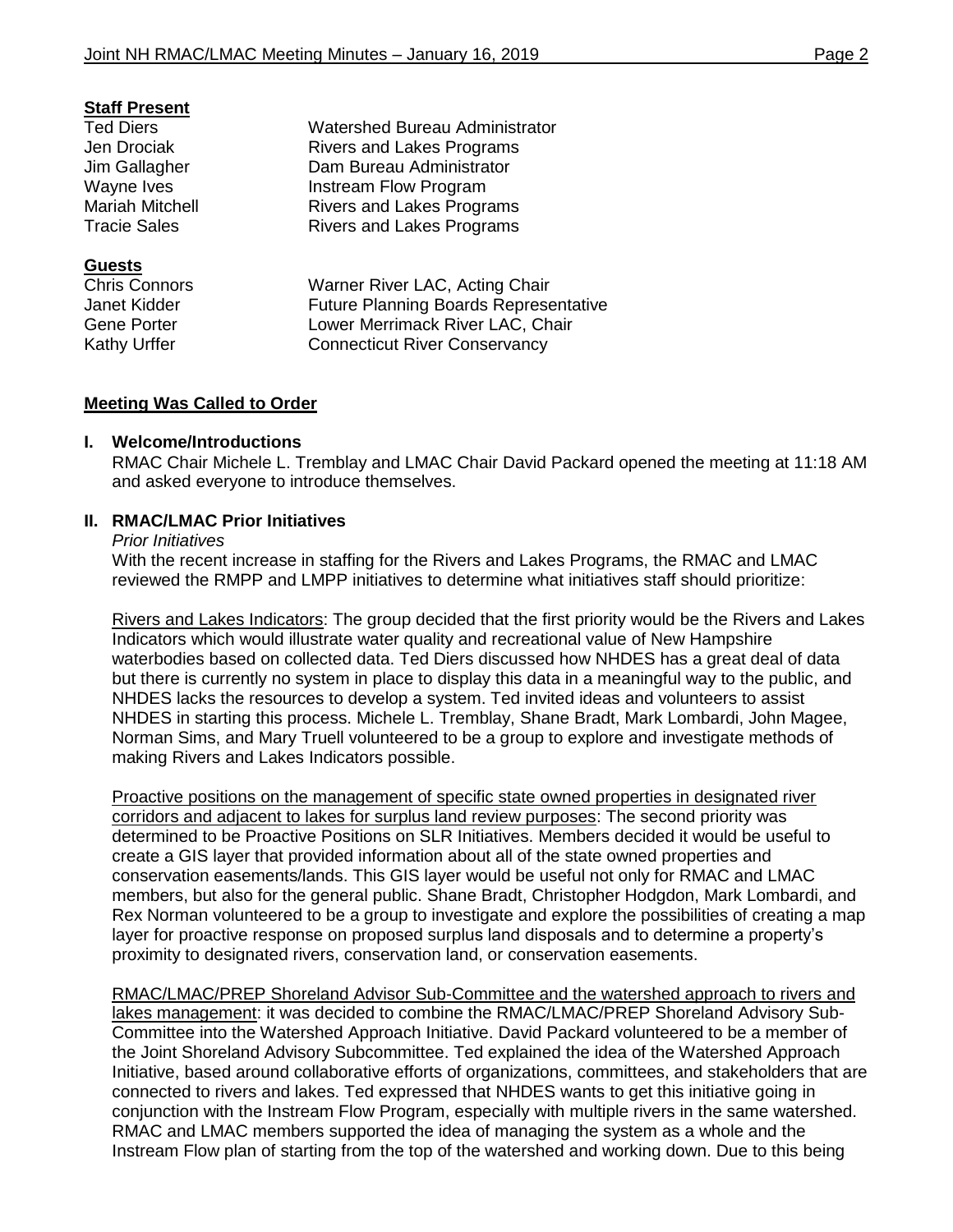such a large focus, it was decided that this would not be a part of an initiative but rather it would become a continual goal for all initiatives to work towards.

"Deputizing" Lake Associations (and Watershed Associations?) to give them some of the privileges/ responsibilities of LACs: The group discussed the idea of providing the opportunity for groups, such as lake associations, to be a local voice to comment on permits and/or assist other groups who comment on permits.

## *Current Staff Priorities for the RMPP/LMPP*

Tracie discussed the tasks staff has recently engaged in, such as supporting new and existing LACs, supporting the Instream Flow program, and planning the upcoming LAC workshop. Staff is actively working to combine the Saco and Swift Rivers LACs into one joint LAC as both are currently inactive. In the near future they would like to create guidance documents for LACs on how to read permits and construction plans, as well as how to become involved with legislative matters concerning their rivers. Staff would also like to better advertise to the public what the LACs, RMAC, and LMAC do and have done to increase public knowledge of the committees.

## *RMAC/LMAC Areas of Current or Future Concern*

Tracie presented a list of RMAC/LMAC areas of current or future concern, to provide the committees with topics of issues they might be interested in learning more about or taking initiative on in the future.

# **III. Dam Management in the Face of Climate Change: Lake Drawdowns and Other Challenges**

Jim Gallagher gave a presentation on how the NHDES Dam Bureau is working to manage state dams in response to climate change. It is a challenge working to manage over 2,600 dams all over the state, with the recent intense changes in weather conditions. NHDES is responsible for 278 state owned dams, including their construction and maintenance. The Dam Bureau frequently visits its dams for regular maintenance, and it inspects hazardous dams on a regular basis.

As rainfall has increased in the past few years, the requirement for dam construction has changed to enable newly constructed dams to withstand the extra flow. Currently the largest challenge for the Dam Bureau is managing the dams it is responsible for in relation to increases of rainfall and flooding events. Presently the main focus for the Bureau is to improve their technological capabilities so that dams can be operated as quickly and efficiently as possible. They have been working to modify dams so that hydrologic discharge can be adjusted remotely by computer. These changes will help to eliminate flooding issues as well as decrease personal risk from having to tend to dams in person during severe weather conditions. David brought up the challenge of lowering lake levels during rain events when downstream rivers are already nearing flood levels.

## **IV. Joint Policy and Legislative Priorities**

Tracie reported that there were no bills discussed during the prior RMAC meeting on which the RMAC recommended that the RMAC and LMAC should testify jointly. The LMAC had not yet reviewed legislation.

# **V. Instream Flow Program Update**

The Instream Flow (ISF) rules became effective on December 22, 2018. Wayne Ives thanked the RMAC and LMAC for all of their assistance and dedicated work with the ISF Program to make the rules publication possible. The Cold, Warner, and upper Ashuelot rivers are the first three rivers on which the revised instream flow rules will be implemented. The program will be contracting a consultant this summer to develop protected instream flows on the Cold and Warner rivers. To fill in the gaps in the Cold and Warner river flow records necessary to develop the protected flows, the ISF Program has contracted with our expert in the OPPQ method to provide the data.

The ISF Program has also been working with USGS to construct an inexpensive gage mechanism that records real-time data for ISF use on ungauged rivers to manage instream flows and relief